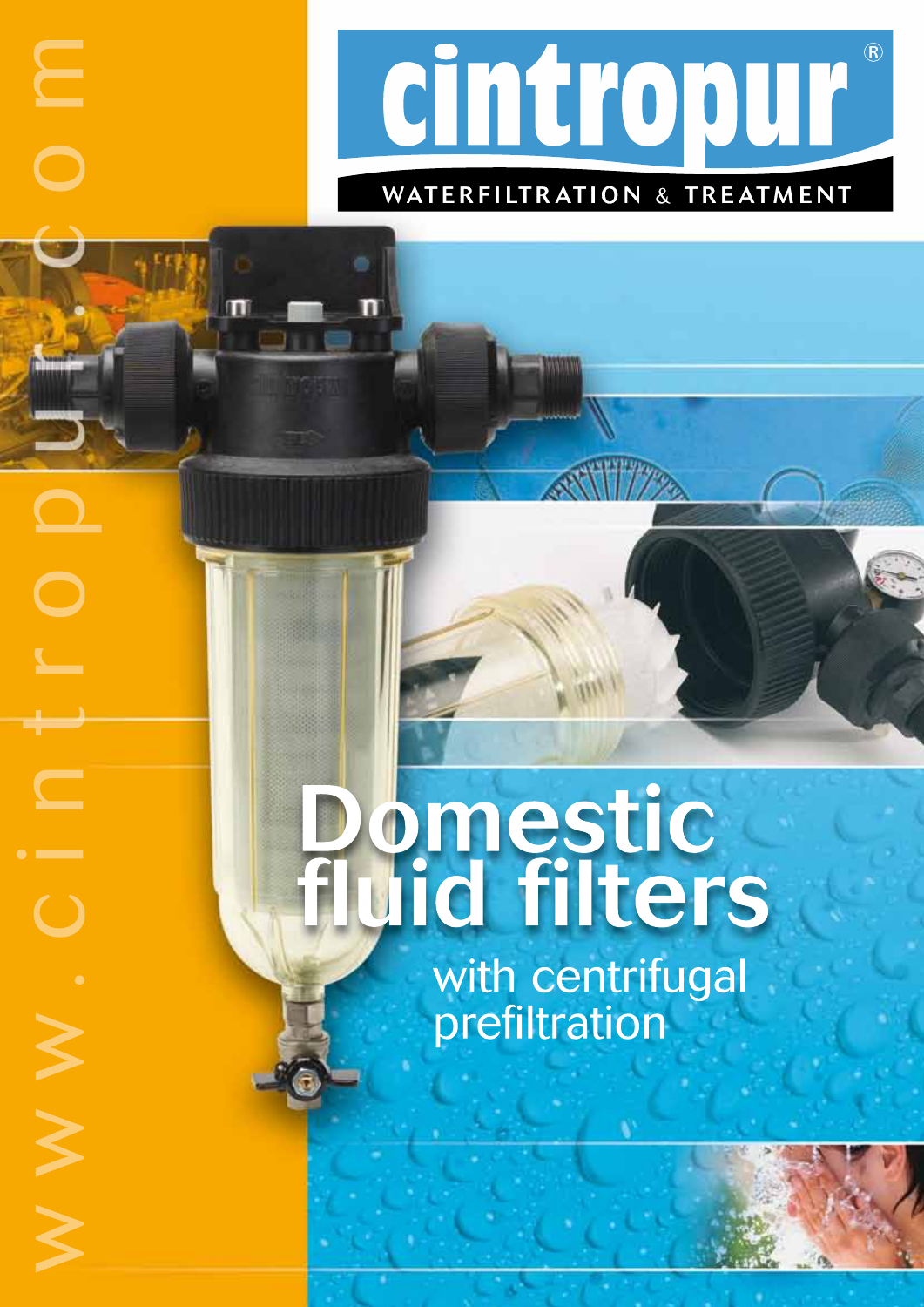









#### Filtration

Standard filter delivered as shown (with a  $25 \mu$  filter sleeve and a black spanner for dismantling)

# GENERAL DESCRIPTION

Made entirely from top quality synthetic material, CINTROPUR filters are ideal for use with food products and drinking water. The CINTROPUR vane changes the liquid flow using centrifugal motion, forcing the larger particles down into the lower bowl, depending on the chosen filter sleeve micron-size.

#### Basic principle

The protection of sanitary domestic, collective and agricultural water supplies by filtering out the solid particles (earth, sand, rust, etc,…) suspended in the water. The protection filter will be ideally placed at the entrance of the installation in order to protect all the devices connected below.

#### **APPLICATIONS**

Residential : Protection of sanitary networks supplied with domestic water, rainwater or well water. Filtration of water before softener, reverse osmosis or treatment by ultraviolet.

Industrial : Protection of sanitary networks, machine tools and all industrial machinery for water treatment. Filtration of water before high pressure cleaning machines (100 to 200 bar / 1500 to 3000 psi) and very high pressure cleaning machines (1500 to 2500 bar / 21000 to 35000 psi).

Agricultural: Filtration of watering (spraying) installations ; Filtration of water for animals ; Filtration of rainwater and well water.

#### Advantages :

- $\rightarrow$  high and constant flow rate;
- $\rightarrow$  low pressure drop ;
- $\rightarrow$  centrifugal prefiltration with a cyclonal effect ;
- $\rightarrow$  robustness and reliability ;
- $\rightarrow$  fast and easy flushing out ;
- $\rightarrow$  permanent visual control of the filter sleeve (transparent bowl) :
- $\rightarrow$  exclusive system, ecological and not expensive (filter sleeve).

#### Water treatment

The water treatment (TE-CTN) models are equipped for the use of different water treatment products.

*• Polyphosphates, silicates and silicon-polyphosphates.* 

Efficient up to 60°C / 140° F, these products are used to reduce the harmful and scaling effects of the water hardness. The protection of new installations against rust is also a well known application.

### *• Activated carbon CINTROPUR SCIN*

Its large pore volume and pore size distribution makes it highly suitable for the improvement of taste and the removal of odour, chlorine, ozone, micropolutants such as pesticides and other dissolved organic substances.

**NW25 TE** activated carbon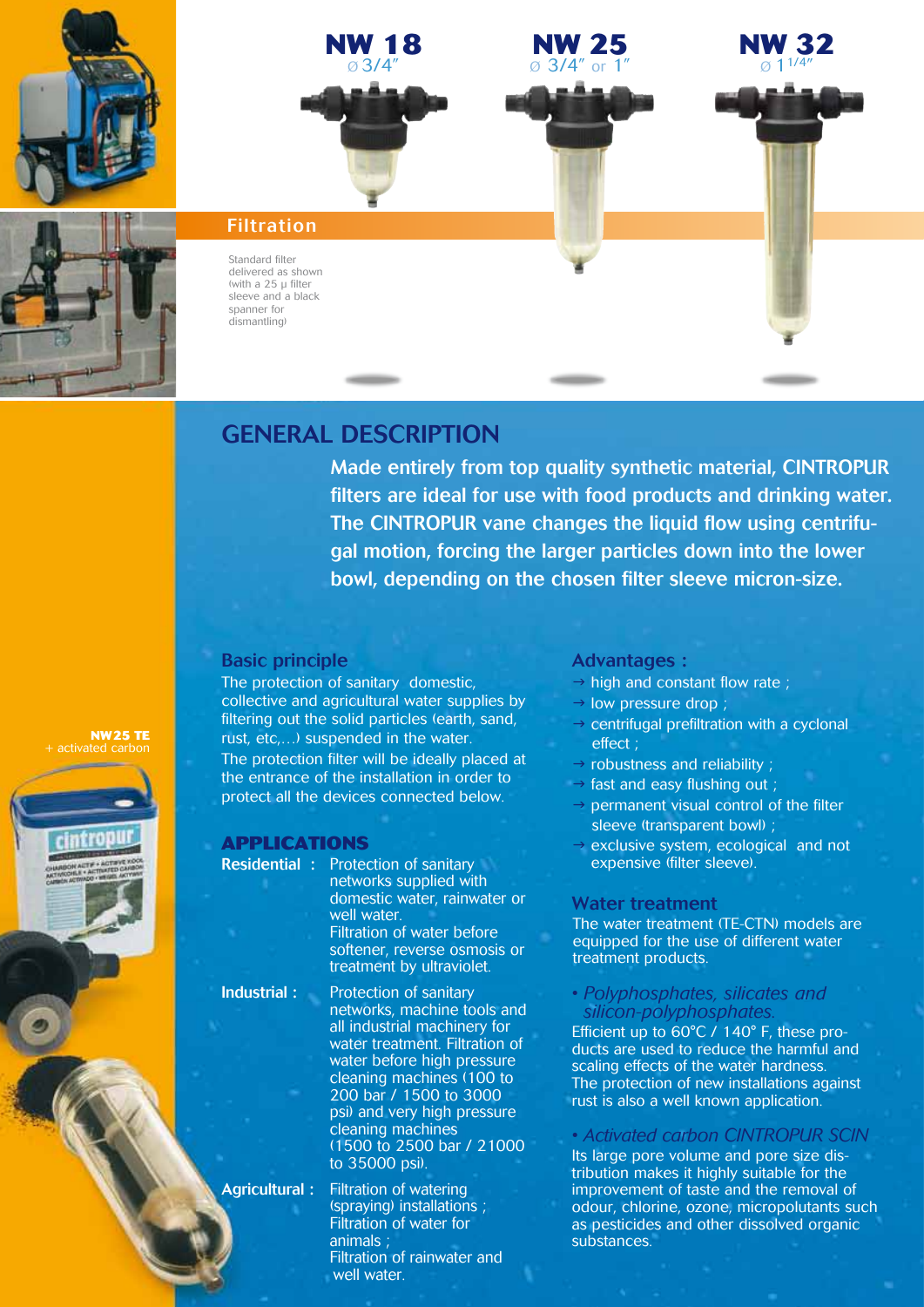

#### Advantages of use CINTROPUR TE-CTN + activated carbon CINTROPUR SCIN

- **1.** The important quantity of activated carbon which is used in the Cintropur TE-CTN filters guarantees optimal results as well as an optimal lifespan. The poorer the flow rate, the greater the result ;
- **2.** The lifetime of the carbon depends on its application : for drinking water it is recommended to change the carbon every 3 months (max. 20 000 filter volumes) otherwise every 6 months at the most ;
- **3.** The internal mechanism of the TE filters allows a maximal contact time between the treated water and the activated carbon ; guaranteeing optimal efficiency of treatment ;
- **4.** One of the best activated carbons available on the market is used-offering a very high adsorption capacity ;
- **5.** Very competitive prices for the refills of activated carbon ;
- **6.** Conditioning especially designed for an easy filling of the filters.

## **Accessories**

- **A** Pressure gauges 0-10 bar 1/8" Before the assembly, drill fully and thread. Gives the pressure of the installation. Filter sleeve to be changed at 1 bar / 14.22 psi ∆P, or at least twice a year.
- **B** Wall bracket (simple and for DUO) M 8 tapping from the outset in each head of filter NW 18, NW 25 and NW 32. Bracket to be fixed on the head of the filter with standard inox screw delivered.
- **C** Receptacle for activated carbon Adaptable for NW25TE + NW32TE, this tube + strainer will be used for the treatment with activated carbon or with crystals.

#### **D** Drain cock 1/4"

Allows the draining under pressure of the larger particles collected by the centrifugal effect. The bowl is screwed into place by hand (no tools required). Identical for NW18 - NW25 - NW32.

#### **Refill**

- E. Filter sleeve (sets of 5 pieces) Non washable : <sup>5</sup>µ / 10µ / 25µ / 50µ / 100<sup>µ</sup> Washable :  $150<sub>µ</sub>$  /  $300<sub>µ</sub>$
- F. Activated carbon (carton of 3.4 liters / 0.90 US Gal)

#### Quality CINTROPUR SCIN

Capacity of the available volumes for: cartridge CTN  $= 0.57$  I (6 refills) NW 32 TE =  $1,7$  I (2 refills)



B